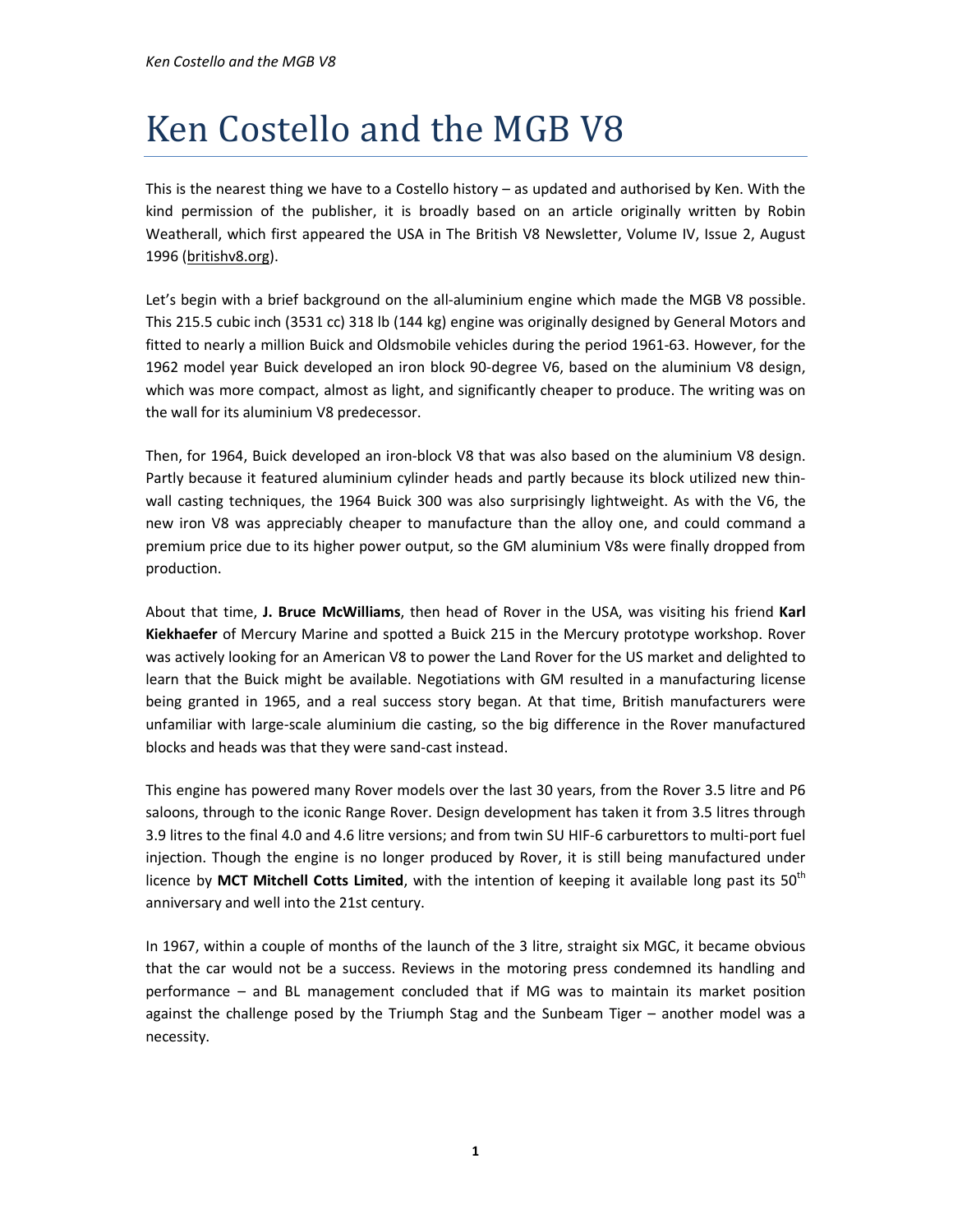The MGC was dropped in 1969 and the following year, Charles Griffin, Chief Design Engineer for British Leyland, was instructed to investigate dropping the Rover aluminium V8 unit into the MGB. His production planning team looked at the project for several months and in November, Griffin sent a memo to BL Chairman Lord Stokes stating:

"We have investigated the possibility of installing the Rover (Buick) V8 in the MGB and have determined the car would have to be widened at least  $3 \frac{1}{2}$ " inches, so obviously this is not feasible."

After this memo, the project was officially abandoned.

Meanwhile, Ken Costello had already solved the "not feasible" problem without widening the car. How did this come about? It is worth knowing something of the background of this tenacious little Englishman. Ken was born in Kent, some thirty miles south-east of London. Having graduated from London Polytechnic, where he had studied automotive engineering, he started work at the government-owned Motor Industry Research Department on the Great West Road in Middlesex.

From an early age, Ken had a passion for motor sport, but his natural flair both as an engineer and behind the wheel was somewhat tempered by lack of funds. Aware of this, in 1959, a friend with a brand new 850 Mini made him an offer he couldn't refuse:

## "If you tune this up, you can race it too."

Ken did just that. He burnt the midnight oil in his garage and, a few weeks later, he drove down to the Castle Combe circuit, where he entered a race for Group 3 Special Saloons. On his first outing, he won convincingly – and set a new lap record! Now he got serious. He meticulously prepared and lightened another 850 cc Mini and his run of victories continued – at Brands Hatch, Mallory Park, Castle Combe, Cadwell Park, Crystal Palace and Snetterton.

One day in 1962, while driving down the M1 motorway on the way back from a race meeting, Ken had a dust-up with a Mark II Jaguar, much impressing its driver. When they both stopped for petrol, Ken discovered his opponent was a Jaguar salesman at Cripps Brothers, a Leyland dealer in Sidcup, Kent, not far from his home. The salesman later introduced Ken to Lady Peggy Cripps, owner of the dealership, and it was not long before he was running her 'Special Tuning Division' and driving her competition car, which he had also prepared himself.

It was a 1275 Mini Cooper S bored out to 1293 cc, and in it Ken set lap record after lap record. At Snetterton he was timed at 129 mph. In fact, the car was so fast it was not uncommon for him to be compulsorily elevated to the over 1200 cc class – where he still consistently won. On one memorable occasion at Brands Hatch, the Mini was put into a 1330-2000cc race – which Ken also won by a comfortable margin. To his surprise, he was then told that the car's engine must actually be over 1300 cc to be eligible for the Championship. Back in the workshop again, Ken bored the block a whisker to 1304 cc and entered a subsequent event. Just before the race, he was made to remove the head in the scrutineering bay so the bore could be measured. Later, as he sat on the grid in pouring rain, Clerk of the Course Nick Syret, told him: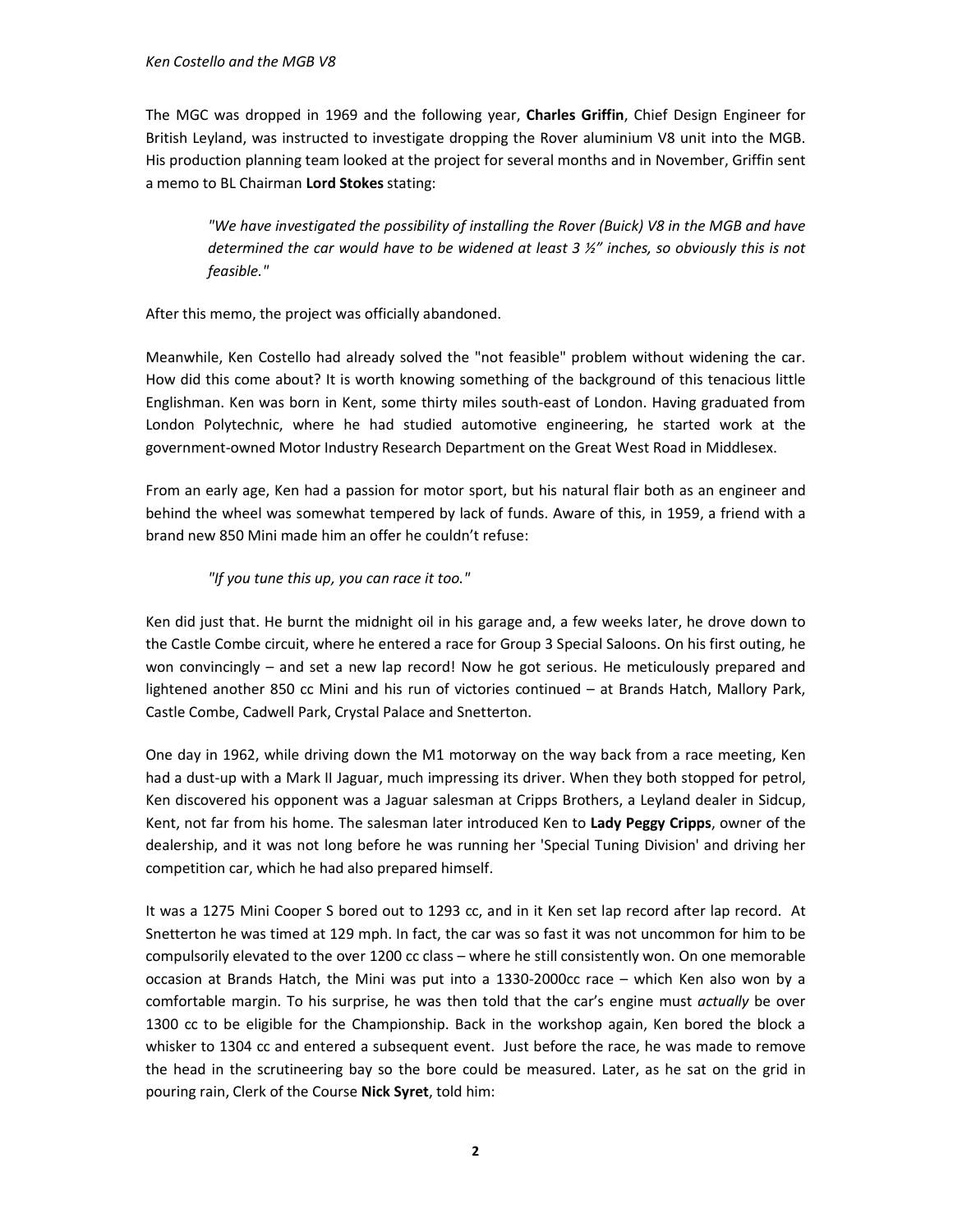## "This is probably the only car we've ever checked in case its engine was undersized!"

Ken won anyway. He also won the 1967 Redex British Saloon Car Championship and was never beaten in the wet. Over the next ten years he competed in over 400 saloon car events.

His next step was into Formula 3, when the ever-enthusiastic Lady Cripps bought the ex-Chequered Flag Brabham BT 19, in which Ken continued his run of racing successes. In 1966/67 Ken was asked to drive the Brabham to play the part of a competitor in the John Frankenhiemer movie, Grand Prix. He has many stories about this experience but one is particularly memorable. One of the stars, Yves Montand was being filmed in the cockpit of a race car as it was towed, at speed with its front wheels removed, behind a Ford GT-40 containing the camera. Obviously Montand had no control over the car and as he was being towed at over 140 mph round corner after corner, his face drained of colour– and, as he later admitted, his bladder drained too.

Back in England after filming was completed, Ken happened to spot a 3.5 litre Rover V8 engine on the floor of the workshop at Pipers Garage at Hayes in Kent. It looked remarkably small and light and Ken was almost able to pick it up single-handed. It was some 60 lbs (27 kg) lighter than the standardissue, 4-cylinder, 1.8 litre engine in the MGB and the seeds were sown for producing a 'really fast' mid-sized, traditional sports car. After mulling it over for a while, Ken borrowed a damaged MGB roadster from an insurance assessor friend, acquired a second-hand Oldsmobile 215 engine and set to work. It was no easy job, but by the end of November 1969, after six months of trial and error, the car was running and its enormous potential became obvious.

The next car to be converted was a  $GT -$  owned by Lady Cripps  $-$  which embodied several improvements, including a larger radiator and the rear axle from an MGC. The car was then further developed and refined to a 'production-ready' stage. On test, the performance was 'almost incredible'.

Ken took the plunge and went into business for himself, opening premises at Farnborough in Kent and taking on 8 employees. Customers would supply the car which Ken and his mechanics would convert, using initially a Rover P6 engine and a modified MGB gearbox. The cars were easily identified by their unique egg-box radiator grilles, special wheels, Costello V8 tailgate badges and a distinctive bonnet bulge to accommodate the SU carburettors. Specially made, lower profile inlet manifolds later made that bulge redundant.

The February/March 1971 issue of Motoring News featured the first road test of Ken Costello's MGB V8, hailing the car as 'a breakthrough in performance for affordable sports cars.' A comparison of their performance figures illustrates the huge improvement over the standard 1800cc MGB:

|                   | <b>MGB</b> | <b>Costello V8</b> |
|-------------------|------------|--------------------|
| $0-60$ mph        | 12.1 sec   | 7.8 sec            |
| $0-100$ mph       | N/A        | 19.2 sec           |
| Top speed         | $104$ mph  | $130$ mph          |
| <b>Horsepower</b> | 95 mph     | 155 bhp            |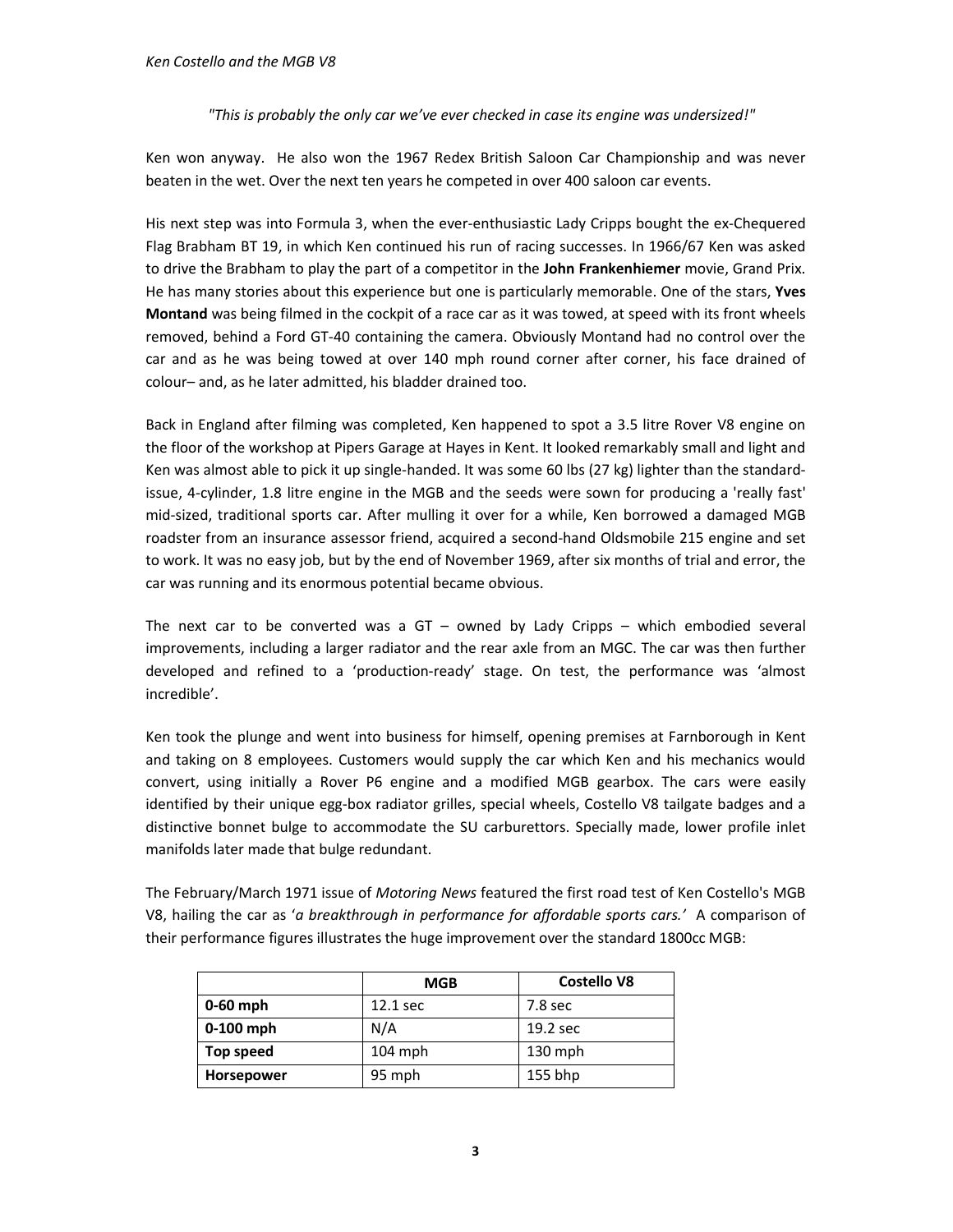Road testers from Autocar, The Sunday Times and The Telegraph were amongst those unanimous in their praise for the car, its performance and the quality of its engineering.

"It surpasses production standards", said The Sunday Times, "It combines all the tigerish acceleration, power and speed you would ever need with kitten-like docility, mechanical silence... and handling and roadworthiness of a very high order"

A few months later, Autocar concluded:

"As a conversion we rate this car as perfect and as a model in its own right, it deserves the highest praise."

Opinions like these obviously rekindled British Leyland's interest, or as noted motoring journalist Graham Robson later put it in the July 2005 edition of Classic & Sportscar:

"The new Costello-modified MGB with a Rover V8 engine caused a big stir. Plans were immediately laid for Abingdon to produce an 'official' V8."

Robson based this assertion on internal Product Policy Group minutes dated 28<sup>th</sup> September 1971, and memos to and from George Turnbull, Managing Director of Austin-Morris at the time.

On 18<sup>th</sup> May 1971, shortly after the Motoring News article appeared, Ken received the following communication on British Leyland letterhead:

## Dear Mr. Costello,

Having recently read the article in Motoring News on your construction of an MGB with the V-8 Rover engine, I have attempted to contact you by telephone but without success.

My reason for contacting you was to express my interest in this installation and also say how pleased we should be here at Longbridge if you could possibly see your way clear to arranging for us to have such a vehicle on loan for a day or two.

I trust you will be able to comply with this request, if so perhaps you would be good enough to telephone, or write to me at the above address, in order that suitable arrangements can be made.

Yours sincerely, C .A. Griffin

Director of Engineering

Ken telephoned Charles Griffin and told him he didn't have a car available, but would call at Longbridge as soon as he did. Several weeks later Ken turned up at the factory – without an appointment – and asked for Mr. Griffin. He was told that the Director of Engineering was very busy and never saw anybody except by prior arrangement.

"Well, tell him Ken Costello is waiting down here with his new V8 MGB," said Ken.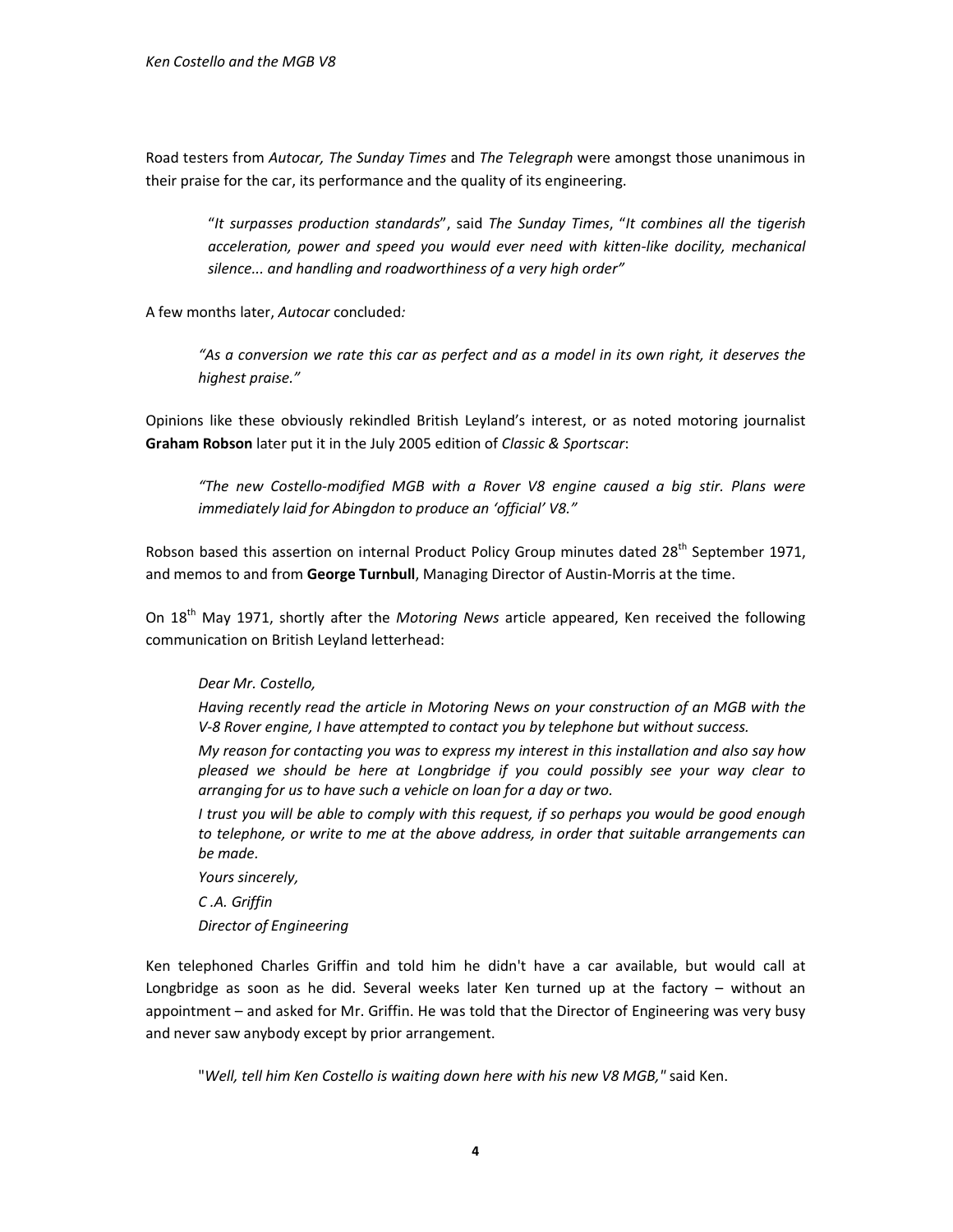Charles Griffin arrived almost immediately, accompanied by several senior members of staff, including Harry Webster and George Turnbull. They pored over the car in great detail. Then it was whisked away and driven around the test track while Griffin and Ken chatted over lunch. After an hour the car was back, the beaming test driver delivered his verdict, and a clearly impressed Charles Griffin told Ken:

"This is a first class job, how can we help you?"

Apart from engine supply, Ken's main concern was crown wheels and pinions, so he asked:

"How many 3.07:1 crown wheels and pinions are available now that MGC production has ended?"

Griffin offered to check and see what the stock position was. His answer was positive. In the same PPG minutes referred to above, George Turnbull reveals that BL had agreed an arrangement with Ken for the supply of Rover V8s via the company's distribution network (provided Costello Engineering bore the responsibility for warranty claims). Soon afterwards, Ken was asked to bring his car to the BL Head Office in London's Berkeley Square so that the Chairman, Lord Stokes, could see it personally. After he had taken a short drive, he expressed his approval and asked:

"What will you do if we produce this?"

To which Ken replied:

"I can't stop you, but I'll keep on building mine because it will take you two years to get into production."

In late 1971, a brand new LHD harvest gold MGB-GT and a Rover V8 engine arrived at Ken's premises from Abingdon with a request to fit the engine into the car. Two weeks later, Ken personally delivered the modified vehicle to Special Tuning in Abingdon. (Incidentally, BL never paid the £1000 invoice for the work). The MG engineers examined the car closely and, obviously excited by the prospect of building their own version, forged ahead with developing a prototype. Then, in August 1973, BL launched the MGB GT-V8. A couple of weeks before the launch, Ken took out the only ever advertisement for his cars. It cheekily warned potential customers to 'beware of imitations.'

Despite the engine supply agreement previously negotiated between Ken and George Turnbull, Lord Stokes sent out a directive to all dealers instructing them not to sell any new V8 engines without an old unit in exchange – a thinly disguised effort to cut off Ken's supply of engines and take over the market niche he had created.

Undeterred, and knowing that a substantial number of Skylarks and Cutlasses had been imported into Belgium, Ken took a truck over the Channel and after several weeks scouring scrap yards, returned with 40 Buick and Oldsmobile blocks, which were completely rebuilt using new Rover parts. However, with the ready availability of factory cars at a lower price, Ken's customer numbers shrank to a trickle. In all, he reports converting approximately 225 MGB's during the early 70s, of which approximately 20% were roadsters, and one was a left hand drive automatic destined for Canada.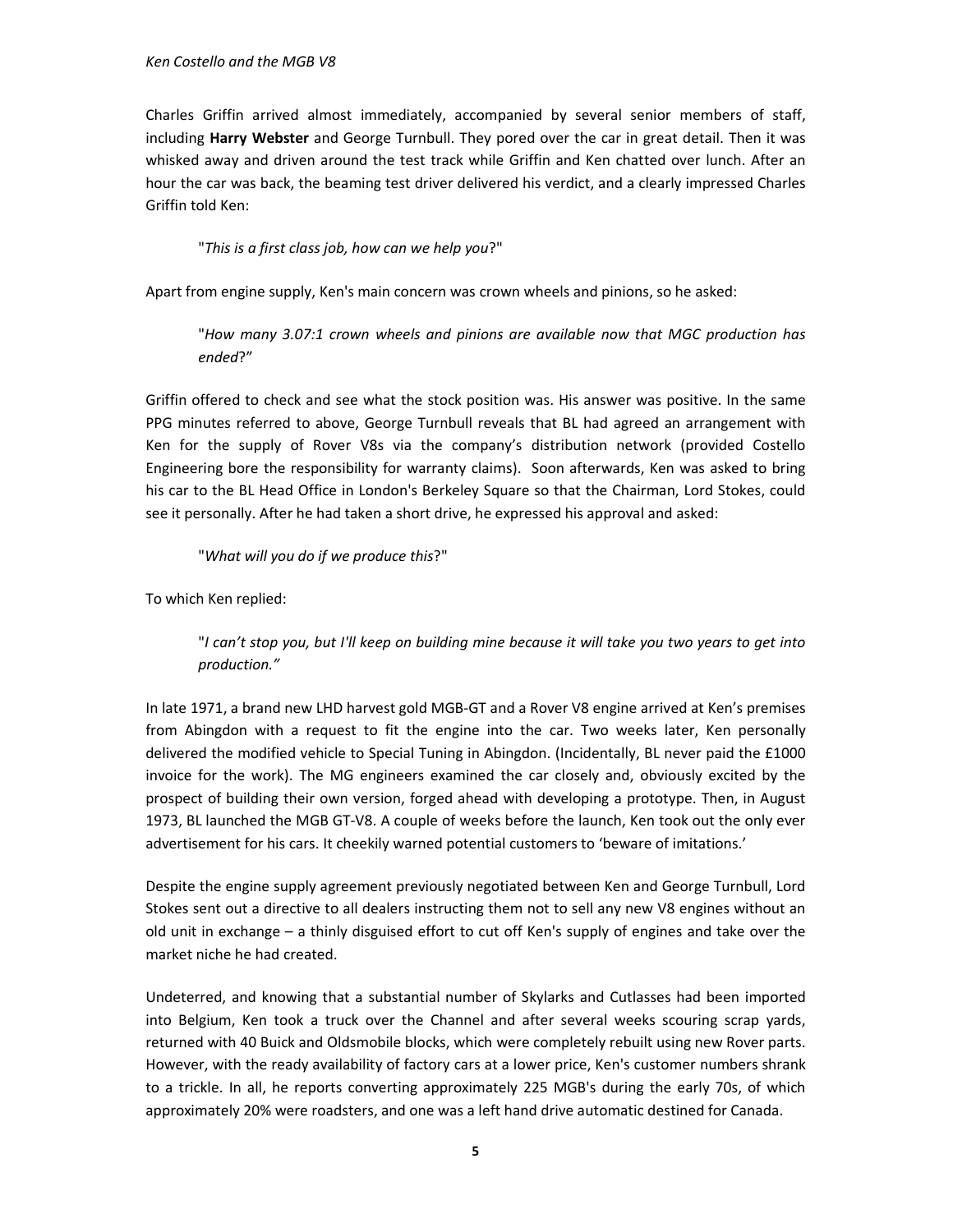It should be remembered that during the factory development programme, MG made a number of changes to the MGB shell to enable it to accommodate both the V8 and standard 1800 engines. These changes have made present day conversions a much easier project than that faced by Ken Costello – who had actually pioneered most of them. They were in evidence on the Harvest Gold car he had modified at Leyland's request.

For example: The engine mounts were modified, the radiator enlarged in capacity and moved forward, a Kenlowe electric cooling fan added and the radiator duct panel redesigned with the oil cooler mounted underneath. A remote oil filter was fitted, the front inner wheel arches were reprofiled to accommodate specially fabricated exhaust manifolds, the rear engine bay bulkhead was re -shaped to clear the V8, the sump was also re-shaped to clear the front cross-member, the steering shaft was modified with an extra universal joint to clear the exhaust manifolds, the clutch and bell housing were modified and a low-profile inlet manifold was fitted to allow the carburettors to clear the bonnet.

 Imitation is the sincerest form of flattery they say – and all of the above modifications, in one form or another, were re-cycled into the BL version of the MGB V8. Leyland also added different suspension bushes, a new alternator bracket, water pump and pulleys, cast iron exhaust manifolds, a variation on the low profile inlet manifold, and alloy rocker covers with an MG logo.

Obviously, Leyland expected to sell a lot of cars, but 'unfortunately the launch corresponded with the oil crisis and the trend towards more economical vehicles.' That has always been the official line, but in the US, by comparison with the average gas-guzzler, the MGB V8 was a more economical vehicle. That said, information that has recently come to light indicates the car's potential success was undermined as the result of BL's upper management being dominated by ex-Triumph executives, keen to advance their own products. MG did, however, produce seven LHD, American specification MGB V8 GTs on the main production line, some of which were used for testing before being sold off. One of them was exhibited at the New York Motor Show in April 1973 and apparently taken on a successful promotional tour of US dealers.

MG had planned to take sales in the US to a whole new level by producing the B V8 in large numbers for export. A commonly given reason for not following this plan was that the model was never certified for the US market because MG refused to crash-test the required number of vehicles. This turns out to be untrue – the records show that the MGB GT V8 was Type Certified by the US Department of Transportation. It was also said that BL didn't have the capacity to build enough V8s to satisfy the US market – in which case, why have the cars US certified? What really appears to have stopped the export drive was BL's decision not to create competition for Triumph models, especially the TR 7, which was just about to be launched, and the V8 Stag.

Production of the MGB V8 GT ceased after only 2591 cars. This was roughly ten times the number produced by Ken and is one reason why genuine Costellos today command a price premium over and above the factory version. Another reason, of course, was that the motoring press, almost to a man, preferred the more powerful Costello version in terms of its superior overall performance.